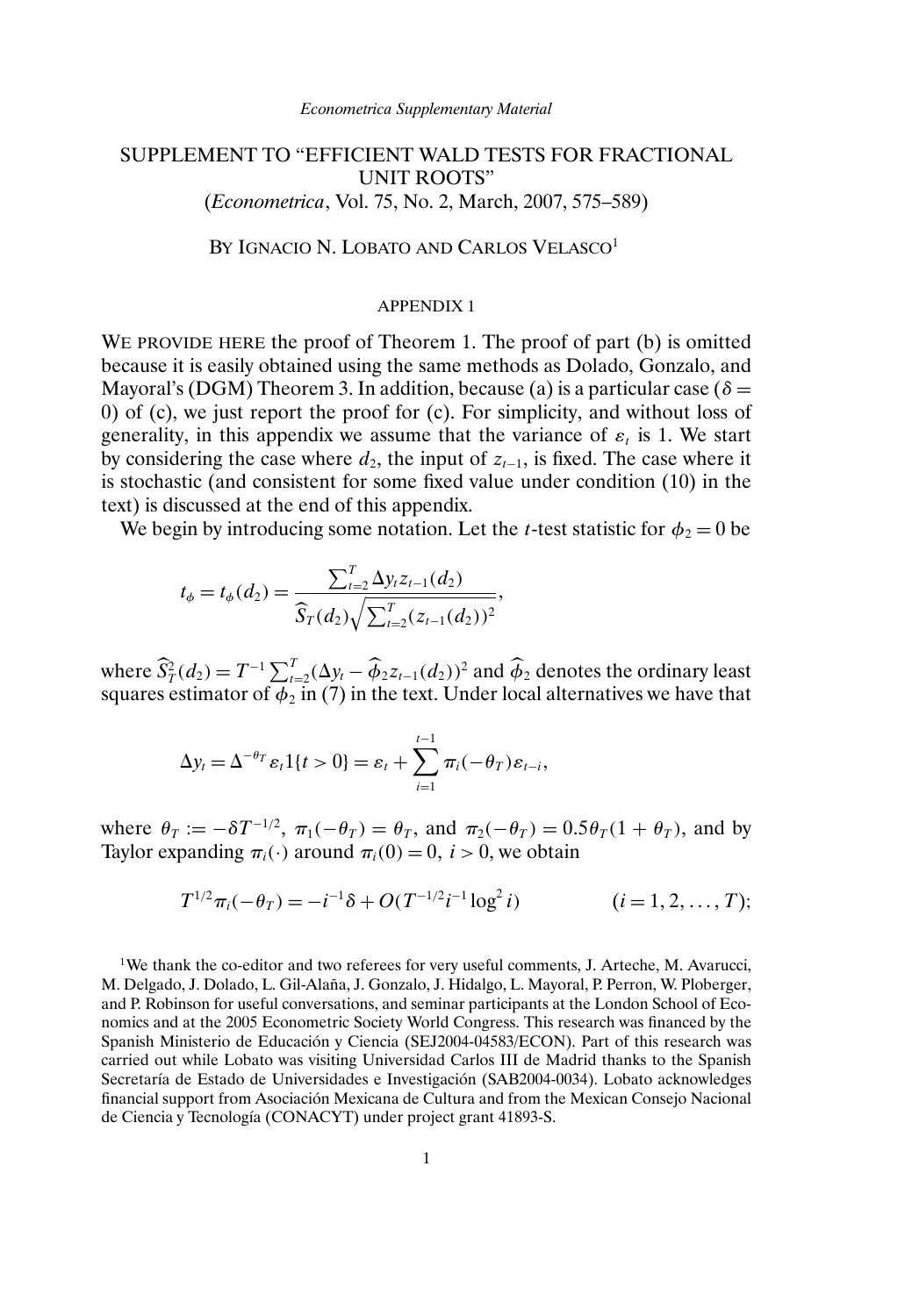see Delgado and Velasco (2005, Lemma 1) and Robinson and Hualde (2003, Lemma D.1). When  $d_2 \neq 1$ , note that

$$
z_{t-1}(d_2) = \frac{\Delta^{-\eta_T} - \Delta^{-\theta_T}}{1 - d_2} \varepsilon_t \mathbb{1}\{t > 0\} = \varepsilon_{t-1} + \sum_{i=2}^{t-1} \psi_i(\theta_T, \eta_T) \varepsilon_{t-i},
$$

where  $\eta_T = 1 - d_2 - \delta T^{-1/2}$  and  $\psi_i(\theta_T, \eta_T) = (\pi_i(-\eta_T) - \pi_i(-\theta_T))/(1 - d_2)$ . First, consider the numerator of  $t_{\phi}(d_2)$  scaled by  $T^{-1/2}$ ,

$$
Q_T(d_2) := T^{-1/2} \sum_{t=2}^T \Delta y_t z_{t-1}(d_2)
$$
  
\n
$$
= T^{-1/2} \sum_{t=2}^T \left( \varepsilon_t + \sum_{i=1}^{t-1} \left( \frac{-\delta}{i\sqrt{T}} \right) \varepsilon_{t-i} \right)
$$
  
\n
$$
\times \left( \varepsilon_{t-1} + \sum_{i=2}^{t-1} \psi_i(\theta_T, \eta_T) \varepsilon_{t-i} \right)
$$
  
\n
$$
+ T^{-1/2} \frac{\delta^2}{2T} \sum_{t=2}^T \left( \sum_{i=1}^{t-1} \pi_i^{(2)}(-\theta^*) \varepsilon_{t-i} \right)
$$
  
\n
$$
\times \left( \varepsilon_{t-1} + \sum_{i=2}^{t-1} \psi_i(\theta_T, \eta_T) \varepsilon_{t-i} \right),
$$

where  $\pi_i^{(2)}$  is the second derivative of  $\pi_i(\cdot)$  and  $\theta^*$  is some point between 0 and  $\theta_T$ . Note that  $|\pi_i^{(2)}(-\theta^*)| \leq C i^{-1} \log^2 i$ ,  $i = 1, ..., T$ , by Lemma 1(b) of Delgado and Velasco (2005). Because (S.1) is  $O_p(1)$ , as is shown next, it is straightforward to show that  $(S.2)$  is  $o_p(1)$ .

The leading term (S.1) of  $\hat{Q}_T(\hat{d}_2)$  can be written as

$$
(S.3) \qquad T^{-1/2} \sum_{t=2}^{T} \left( \varepsilon_{t} - \frac{\delta}{\sqrt{T}} \varepsilon_{t-1} - \sum_{i=2}^{t-1} \frac{\delta}{i\sqrt{T}} \varepsilon_{t-i} \right) \left( \varepsilon_{t-1} + \sum_{i=2}^{t-1} \psi_{i}(\theta_{T}, \eta_{T}) \varepsilon_{t-i} \right)
$$
\n
$$
= -T^{-1/2} \sum_{t=2}^{T} \left( \frac{\delta}{\sqrt{T}} \varepsilon_{t-1}^{2} + \sum_{i=2}^{t-1} \frac{\delta}{i\sqrt{T}} \psi_{i}(\theta_{T}, \eta_{T}) \varepsilon_{t-i}^{2} \right)
$$

$$
(S.4) \t\t + T^{-1/2} \sum_{t=2}^{T} \varepsilon_t \left( \varepsilon_{t-1} + \sum_{i=2}^{t-1} \psi_i(\theta_T, \eta_T) \varepsilon_{t-i} \right)
$$

$$
(S.5) \t\t -T^{-1/2}\sum_{t=2}^T\left(\frac{\delta}{\sqrt{T}}\varepsilon_{t-1}\right)\left(\sum_{i=2}^{t-1}\psi_i(\theta_T,\eta_T)\varepsilon_{t-i}\right)
$$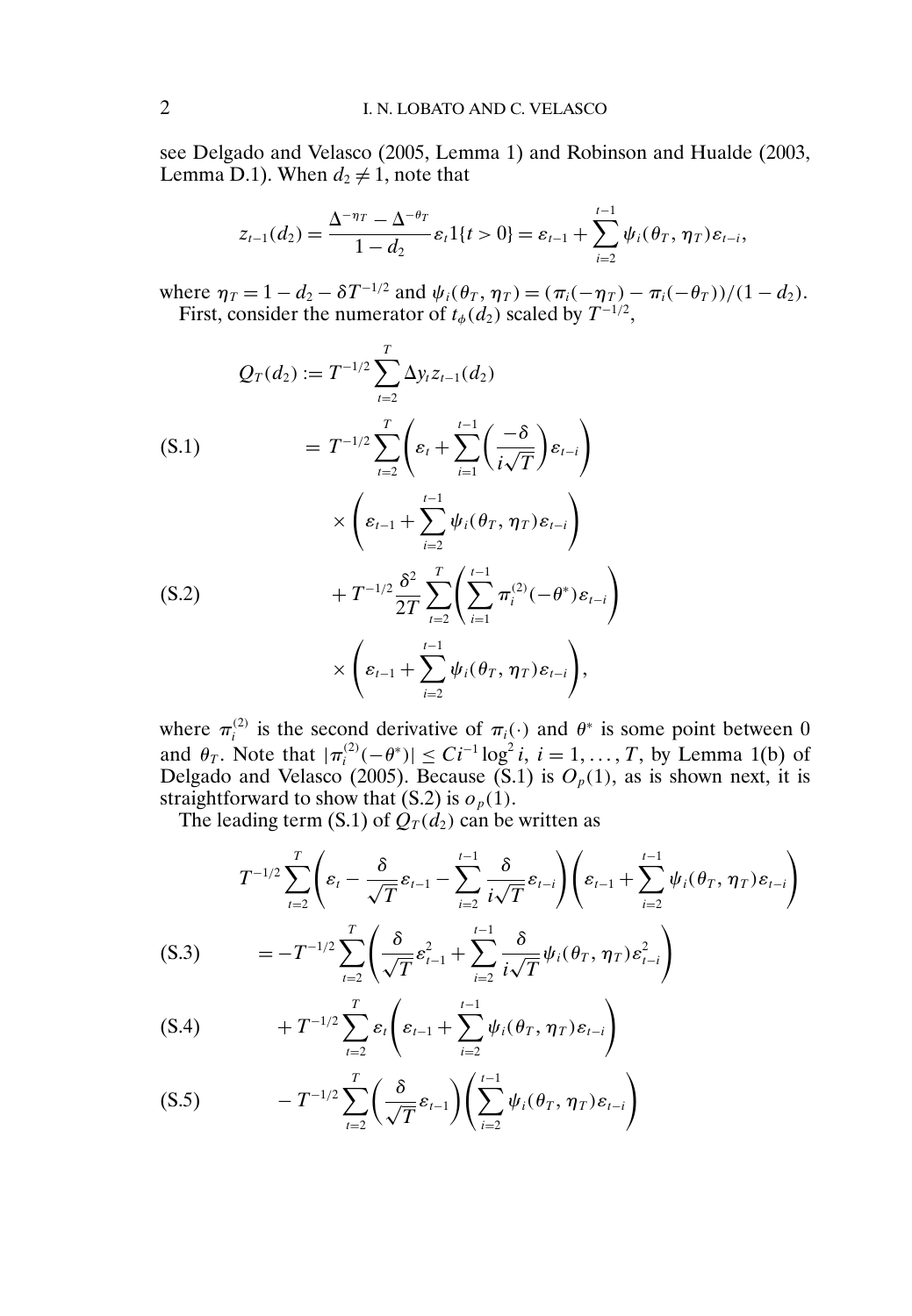WALD TESTS FOR FRACTIONAL UNIT ROOTS 3

$$
(S.6) \t\t - T^{-1/2} \sum_{t=2}^{T} \left[ \sum_{i=2}^{t-1} \frac{\delta}{i\sqrt{T}} \varepsilon_{t-i} \left( \varepsilon_{t-1} + \sum_{j=2, j \neq i}^{t-1} \psi_j(\theta_T, \eta_T) \varepsilon_{t-j} \right) \right].
$$

The last two terms, (S.5) and (S.6), in the previous expression are  $o_p(1)$ using arguments similar to those in the proof of Theorem 4 in DGM. Using the properties of the fractional difference filter and a weak law of large numbers (see, for instance, the proof of Lemma 1 in DGM), the term (S.3) converges in probability to  $-\delta K(d_2)$ , where

$$
K(d_2) = \lim_{T \to \infty} \frac{1}{T} \sum_{t=2}^{T} \left( 1 + \sum_{i=2}^{t-1} \frac{1}{i} \psi_i(\theta_T, \eta_T) \right)
$$
  
= 
$$
\lim_{T \to \infty} \frac{1}{T} \sum_{t=2}^{T} \left( 1 + \sum_{i=2}^{t-1} \frac{\pi_i(-\eta_T)}{i(1-d_2)} \right)
$$
  
= 
$$
\sum_{i=1}^{\infty} \frac{\pi_i(d_2 - 1)}{i(1-d_2)}.
$$

Using a standard central limit theorem for martingale difference sequences, the term  $(S.4)$  converges in distribution to a  $N(0, V)$ , where

$$
V = \lim_{T \to \infty} \frac{1}{T} \sum_{t=2}^{T} E\left(\varepsilon_t \varepsilon_{t-1} + \sum_{i=2}^{t-1} \psi_i(\theta_T, \eta_T) \varepsilon_t \varepsilon_{t-i}\right)^2
$$
  
= 
$$
\lim_{T \to \infty} \frac{1}{T} \sum_{t=2}^{T} E\left(\sum_{i=1}^{t-1} \frac{\pi_i(d_2 - 1)}{(1 - d_2)} \varepsilon_t \varepsilon_{t-i}\right)^2
$$
  
= 
$$
\frac{\sum_{i=1}^{\infty} \pi_i(d_2 - 1)^2}{(1 - d_2)^2} < \infty,
$$

because  $1-d_2 < 0.5$  and  $d_2 \neq 1$ . Hence,  $Q_T(d_2) \rightarrow_d N(-\delta K(d_2), \sum_{i=1}^{\infty} (\pi_i(d_2 1)/(1-d_2)^2$ .

Second, consider the denominator of  $t_{\phi}(d_2)$  scaled by  $T^{-1/2}$ . It is straightforward to show that  $S_T^2(d_2) \rightarrow_p 1$ , and, given the preceding expression for  $z_{t-1}(d_2)$ , by a law of large numbers it is simple to see that the limit in probability of  $T^{-1} \sum_{t=2}^{T} (z_{t-1}(d_2))^2$  is given by

$$
\lim_{T\to\infty}\frac{1}{T}\sum_{t=2}^T E\left(\varepsilon_{t-1}+\sum_{i=2}^{t-1}\psi_i(\theta_T,\eta_T)\varepsilon_{t-i}\right)^2=\frac{\sum_{i=1}^{\infty}\pi_i(d_2-1)^2}{(1-d_2)^2}.
$$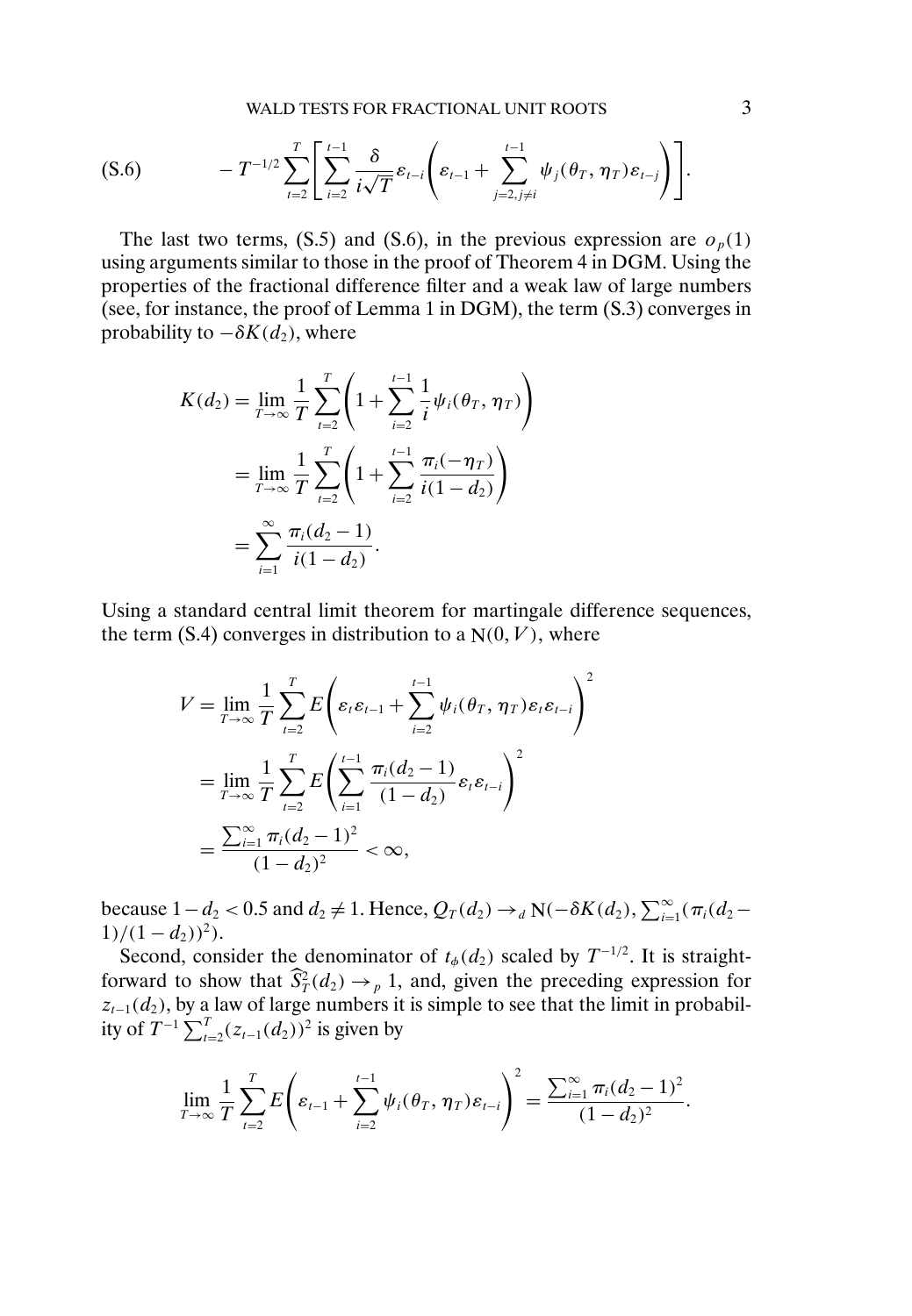So far we have considered the case where  $d_2 \neq 1$ . The case  $d_2 = 1$  follows similarly, the difference being that under the local alternative  $z_{t-1}(1)$  is now expressed as

$$
z_{t-1}(1) = J(L)\Delta^{-\theta_T} \varepsilon_t \mathbb{1}\{t>0\}.
$$

Note that the filter  $\psi_T^*(L) := J(L)\Delta^{-\theta_T}$  can be expressed as  $\psi_T^*(L) = \sum_{i=1}^{\infty} \psi_T^* L^i$ , where  $\sum\limits_{j=1}^{\infty}\psi_{T,i}^{*}L^{i},$  where

$$
\psi_{T,i}^* = \sum_{j=1}^i \frac{1}{j} \pi_{i-j}(-\theta_T) \qquad (i = 1, 2, 3, \dots),
$$

so that  $\psi_{T,i}^* = i^{-1}(1 + O(\log T/\sqrt{T}))$  uniformly in  $i = 1, ..., T$ . Using this definition of  $z_{t-1}(1)$ , all the previous results can be easily adapted. For instance, we have that  $K(1) = \lim_{T \to \infty} T^{-1} \sum_{t=2}^{T} (1 + \sum_{i=2}^{t-1} i^{-1} \psi_{T,i}^*) = \sum_{i=1}^{\infty} i^{-2} = \pi^2/6.$ 

Next, we analyze briefly the case of a stochastic input  $d_2$  that satisfies condition (S.10) in the text. To show that  $t_{\phi}(d_2) \rightarrow_{p} t_{\phi}(d_2)$ , we just analyze here the most critical component of  $t_{\phi}(d_2)$ , which is the scaled numerator  $Q_T(d_2)$ ; the analysis for the denominator is similar but simpler. Note that under the null, for  $d_2 \neq 1$ ,  $Q_T(d_2)$  simplifies to

$$
Q_T(d_2) = T^{-1/2} \sum_{t=1}^T \varepsilon_t \left( \frac{\Delta^{d_2-1} - 1}{1 - d_2} \right) \varepsilon_t
$$
  
= 
$$
\frac{T^{-1/2}}{1 - d_2} \sum_{t=1}^T \varepsilon_t \sum_{j=1}^{t-1} \pi_j(d_2 - 1) \varepsilon_{t-j}.
$$

For  $d_2 > 0.5$ ,  $Q_T(d_2)$  converges to a zero mean normal variate in distribution, as we have already seen. Then, proceeding as in Robinson and Hualde (2003, Proposition 9), we just need to prove that, for  $d_2 \neq 1$ ,

$$
(S.7) \qquad (1 - d_2)Q_T(d_2) - (1 - \widehat{d}_2)Q_T(\widehat{d}_2)
$$

$$
(S.8) \t= T^{-1/2} \sum_{t=1}^{T} \varepsilon_t \sum_{j=1}^{t-1} \{ \pi_j(d_2 - 1) - \pi_j(\widehat{d}_2 - 1) \} \varepsilon_{t-j}
$$

is  $o_p(1)$ . Note that, for  $j = 1, 2, ..., T$ , the expression  ${\pi_j(d_2 - 1) - \pi_j(d_2 - 1)}$ equals

$$
(S.9) \qquad \sum_{r=1}^{R-1} \frac{1}{r!} (d_2 - \widehat{d}_2)^r \pi_j^{(r)}(d_2 - 1) + \frac{1}{R!} (d_2 - \widehat{d}_2)^R \pi_j^{(R)}(\overline{d}_2 - 1),
$$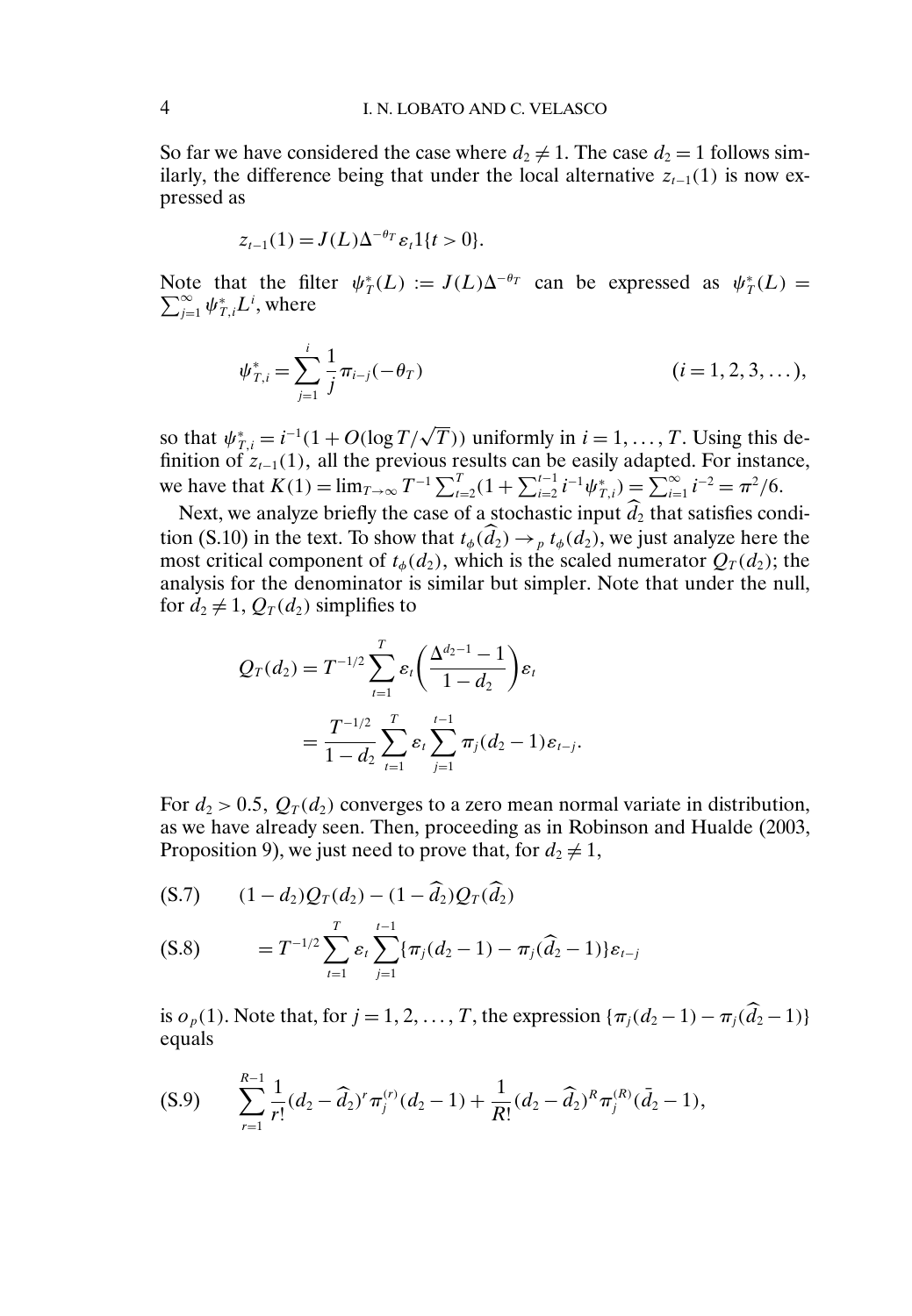where  $\bar{d}_2$  is an intermediate point between  $d_2$  and  $\hat{d}_2$ . Using (S.9), (S.8) can be written as

$$
(S.10) \t T^{-1/2} \sum_{t=1}^{T} \varepsilon_t \sum_{j=1}^{t-1} \left\{ \sum_{r=1}^{R-1} \frac{1}{r!} (d_2 - \widehat{d}_2)^r \pi_j^{(r)} (d_2 - 1) \right\} \varepsilon_{t-j}
$$

$$
(S.11) \t\t + T^{-1/2} \sum_{t=1}^T \varepsilon_t \sum_{j=1}^{t-1} \left\{ \frac{1}{R!} (d_2 - \widehat{d}_2)^R \pi_j^{(R)} (\bar{d}_2 - 1) \right\} \varepsilon_{t-j}.
$$

Because  $|\pi_j^{(r)}(d_2-1)| \leq Cj^{-d_2} \log^r j$ ,  $j = 1, 2, ..., T$  (see Robinson and Hualde (2003, Lemma D1)), it is straightforward to check that

$$
T^{-1/2} \sum_{t=1}^T \varepsilon_t \sum_{j=1}^{t-1} \pi_j^{(r)}(d_2 - 1) \varepsilon_{t-j} = O_p(1) \qquad (r = 1, 2, \dots, R-1),
$$

because it has zero mean and finite variance because the sequence  $\pi_j^{(r)}(d_2-1)$ is square summable when  $d_2 > 0.5$ . Then, using condition (10) in the text, we derive that (S.10) is  $o_p(1)$ . To analyze (S.11), note that  $|\pi_j^{(R)}(\bar{d}_2-1)| \le$  $Cj^{-\bar{d}_2}\log^R j \le Cj^{-1/2}, \ j=1,2,\ldots,T$ , because  $\bar{d}_2 > 0.5$ . Therefore, the remainder term

$$
(S.12) \tT^{-1/2} \sum_{t=1}^{T} \varepsilon_t \sum_{j=1}^{t-1} \pi_j^{(R)}(\bar{d}_2 - 1) \varepsilon_{t-j}
$$

has first absolute moment bounded by

$$
T^{-1/2} \sum_{t=1}^{T} (E|\varepsilon_{t}|^{2})^{1/2} \left\{ E\left[ \left( \sum_{j=1}^{t-1} \pi_{j}^{(R)}(\bar{d}_{2}-1)\varepsilon_{t-j} \right)^{2} \right] \right\}^{1/2}
$$
  
\n
$$
\leq CT^{-1/2} \sum_{t=1}^{T} \left\{ \sum_{j=1}^{t-1} \sum_{k=1}^{t-1} E|\pi_{j}^{(R)}(\bar{d}_{2}-1)\pi_{k}^{(R)}(\bar{d}_{2}-1)\varepsilon_{t-j}\varepsilon_{t-k}| \right\}^{1/2}
$$
  
\n
$$
\leq CT^{-1/2} \sum_{t=1}^{T} \left\{ \sum_{j=1}^{t-1} \sum_{k=1}^{t-1} (jk)^{-1/2} E|\varepsilon_{t-j}\varepsilon_{t-k}| \right\}^{1/2}
$$
  
\n
$$
\leq T^{-1/2} \sum_{t=1}^{T} t^{1/2} \leq CT.
$$

Therefore, (S.12) is  $O_p(T)$ , and if we choose R such that  $R\tau > 1$ , so that  $(d_2 \widehat{d}_2$ )<sup>R</sup> =  $o_p(T^{-1})$ , (S.11) is of order  $o_p(1)$  and Theorem 1 follows.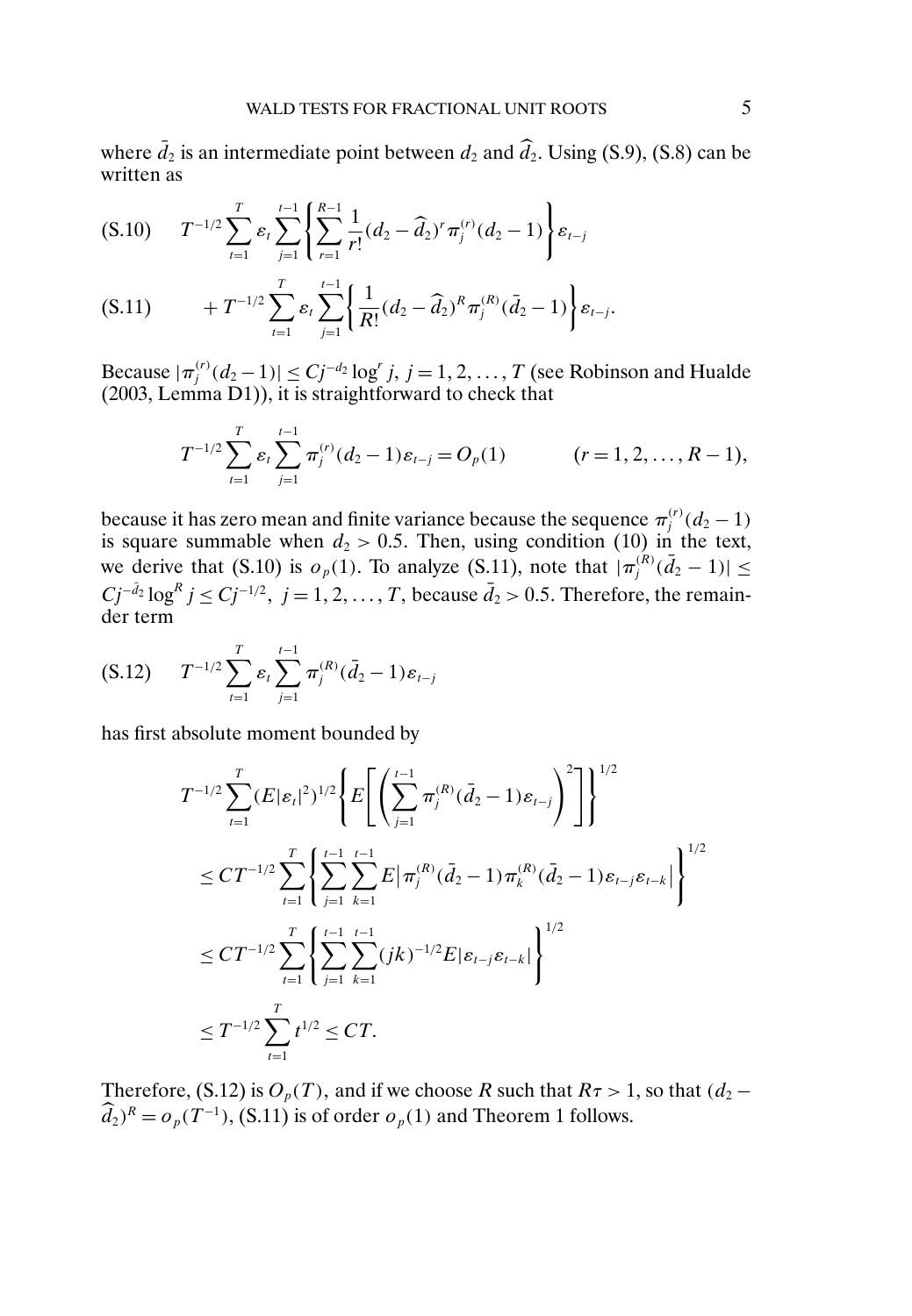## APPENDIX 2

In this appendix we give a sketch of the proof of Theorem  $2(c)$ . The proof of part (b) is omitted because it can be easily derived using the same methods as DGM's Theorem 7. We assume that the true  $d$  is known and that the proof when  $d$  is consistently estimated is similar but lengthier. We employ techniques similar to those explained at the end of Appendix 1.

The key idea is to use the basic equation of multivariate regression

$$
(S.13) \t t_{\phi} = \sqrt{T} \frac{R_T}{\sqrt{1 - R_T^2}},
$$

where  $R<sub>T</sub>$  denotes the sample partial correlation coefficient between  $Y<sub>t</sub> := \Delta y<sub>t</sub>$ and  $X_t := \alpha(L)z_{t-1}(d)$  given the p lags of  $\Delta y_t$ , and  $Z_t := (Z_{t,1}, \ldots, Z_{t,p})'$  with  $Z_{t,k} = \Delta y_{t-k}, k = 1, \ldots, p$ , to derive the drift of the asymptotic distribution of  $t_{\phi}$ . Note that the denominator in (S.13) tends to 1 in probability under local alternatives for which the DGP is given by

$$
\Delta y_t = \alpha(L)^{-1} \Delta^{\delta/\sqrt{T}} \varepsilon_t
$$

and where the operator  $\Delta^{\delta/\sqrt{T}}$  can be written as

$$
\Delta^{\delta/\sqrt{T}} = 1 - \frac{\delta}{\sqrt{T}} J(L) + \frac{1}{T} H_T(L)
$$

with  $H_T(L) = \sum_{j=1}^{\infty} h_{T,j} L^j$ , so that  $|h_{T,j}| \le Cj^{-1} \log^2 j$ ,  $j \ge 1$ , uniformly in T. Then we can write the series involved in  $t_{\phi}$  in terms of the independent and identically distributed variables  $\varepsilon_t$ , as follows:  $Y_t = \alpha(L)^{-1} \Delta^{\delta/\sqrt{T}} \varepsilon_t$ ,  $X_t = [\alpha(L)J(L)]\Delta y_t = J(L)\Delta^{\delta/\sqrt{T}} \varepsilon_t$ , and  $Z_{t,k} = \alpha(L)^{-1} \Delta^{\delta/\sqrt{T}} L^k \varepsilon_t$ ,  $k = 1, ..., p$ .

Next we obtain the residuals  $Y_t^*$  and  $X_t^*$  of projecting  $Y_t$  and  $X_t$ , respectively, onto the vector  $Z_t$ . It is simple to show that  $Y_t^* = \Delta^{\delta/\sqrt{T}} \varepsilon_t$  plus a term due to the estimation of the projection on  $Z_t$  that contributes to the drift of  $t_{\phi}$  at a smaller order of magnitude because it is orthogonal to the residuals  $X_t^*$ . To study  $X_t^*$ , notice that

$$
\begin{aligned} \n\text{plim} \frac{1}{T} \sum_{t=1}^{T} X_t Z_{t,k} &= E[J(L)\varepsilon_t \cdot \alpha(L)^{-1} \varepsilon_{t-k}] \\ \n&= \sum_{j=k}^{\infty} j^{-1} c_{j-k} = \kappa_k \n\end{aligned} \quad (k = 1, \dots, p),
$$

whereas

$$
\plim_{T\to\infty}\frac{1}{T}\sum_{t=1}^T Z_{t,k}Z_{t,j}=E[\alpha(L)^{-1}\varepsilon_{t-k}\cdot\alpha(L)^{-1}\varepsilon_{t-j}]
$$